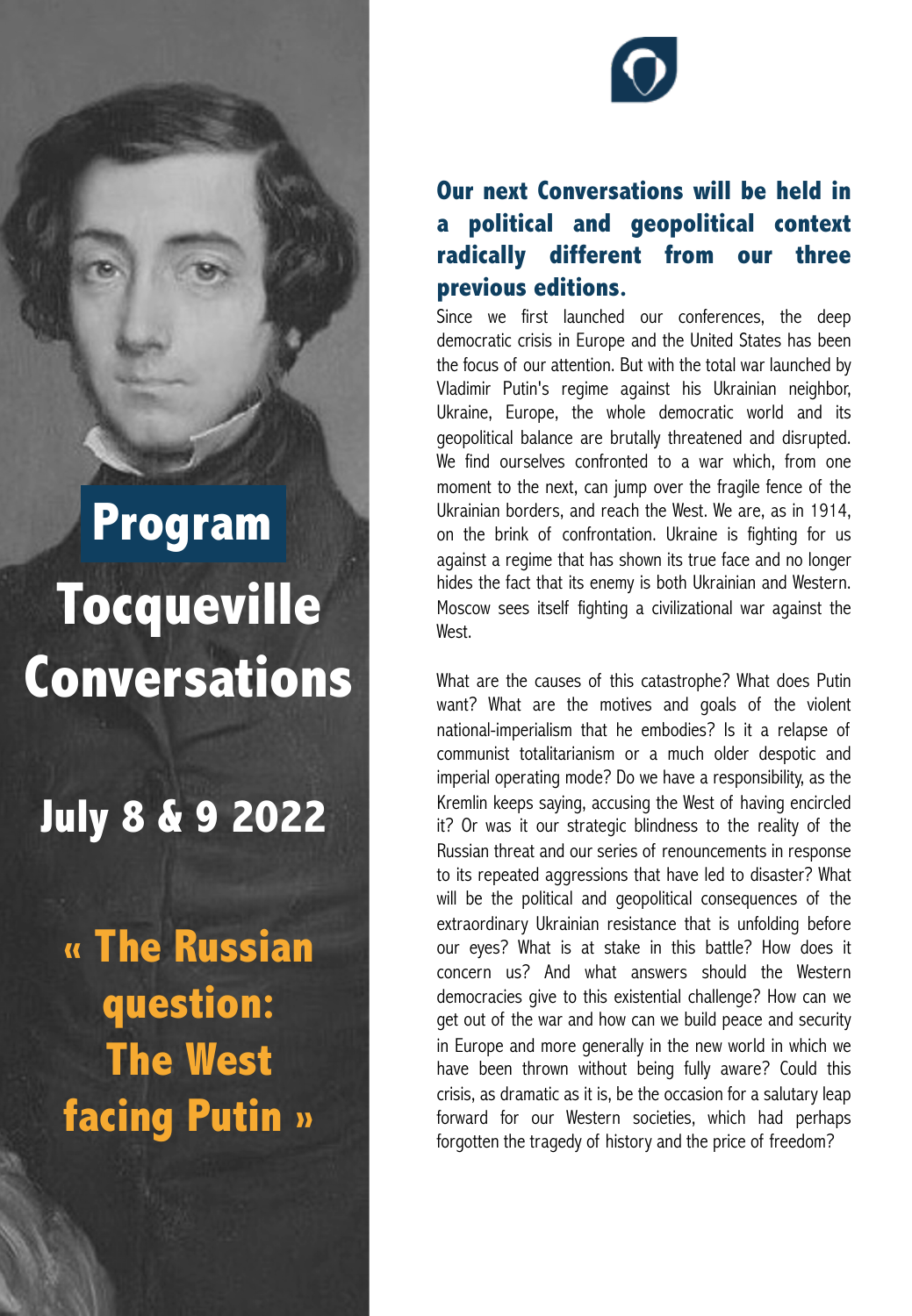To answer these questions, which will obviously evolve according to the developments of this hot crisis, **we are pleased to announce that the next edition of the Tocqueville Conversations will take place on July 8 and 9, 2022 at the Château de Tocqueville, on the theme "The Russian question: the West facing Putin".**

This year, as in previous years, we will discuss these issues with speakers from the political, military and economic worlds and representatives of civil society, in the tradition of the Conversations of frank and open debates, focused on both diagnosis and the search for solutions. More than ever we hope to mix the approaches of the different countries involved in this major crisis.

We hope that you will be able to join us,

With our warmest regards

Laure Mandeville and Jean-Guillaume de Tocqueville

Charlemante WV

### **The Conversations are organized in partnership with :**

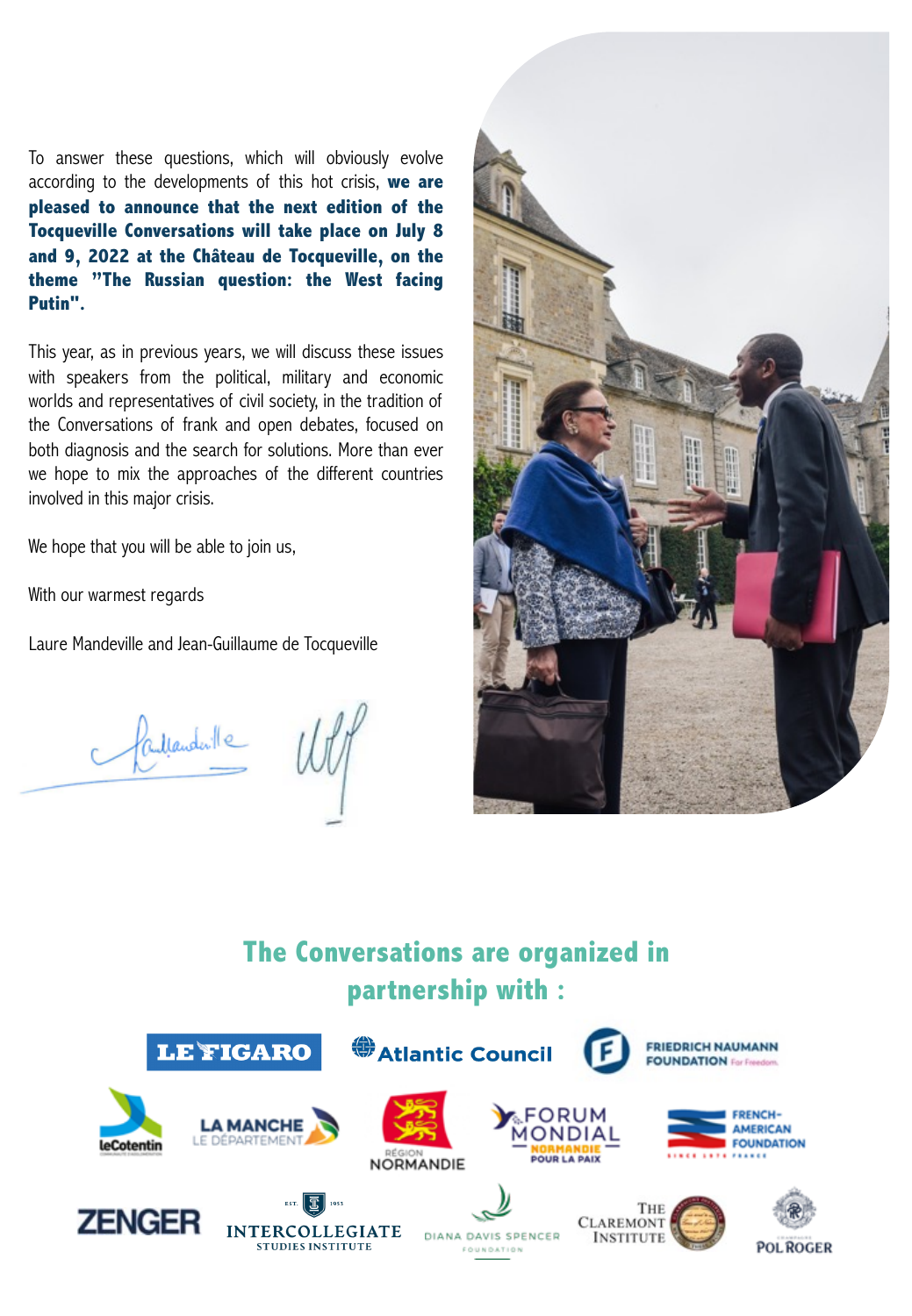3

# **The Russian Question: The West facing Putin**

Pre-program

# **July 8**

# **Friday Anatomy of a disaster: How war resurfaced at the heart of Europe**

#### **Welcoming address by**

**Jean-Guillaume de Tocqueville,** President of the Tocqueville Foundation **Laure Mandeville**, Senior Reporter, Le Figaro **Thomas Ilka**, Regional Director European Dialogue, Friedrich Naumann Foundation for Freedom

#### **Opening of the Conference**

**Alain Juppé,** former French Prime Minister

**Anatomy of the Russian invasion** What are the causes of the agression? What does Putin want? Are we witnessing a relapse

into totalitarian communism or a far more ancient imperial despotism? Did the West really surround Russia, thus contributing to the outbreak of this crisis? Or is it, on the contrary, our passivity in the face of Russia's aggressive revisionism that has led to the catastrophe?

**Moderator: Jeffrey Gedmin**, Co-founder and editor-in-chief, American Purpose

**Garry Kasparov**, President Human Rights Foundation, former chess World Champion **Daniel Fried,** Ambassador Atlantic Council, former assistant Secretary of State for European Affairs

**Andrzej Nowak**, Professor, Krakow University

#### Roundtable n°2 14h30 - 15h45

### **The West: Anatomy of a strategic blindness**

The West has been totally mistaken about Russia, its intentions, and the motives of Putin's power. Why have they allowed the conditions for a disaster to settle in?

**Moderator: Mary Kissel**, former Senior Advisor to Secretary of State Mike Pompeo, Executive Vice President, Stephens Inc.

**Gabrielius Landsbergis**, Minister of Foreign Affairs of Lithuania **Stefanie Babst**, Brooch Associates, former Head of NATO's Strategic Foresight Team **Hubert Védrine**, former French Foreign Affairs Minister **Michael Anton,** essayist, speechwriter

Lunch 13h00 - 14h30

 $11h05 - 11h30$ 

10h50

Roundtable n°1 11h30 - 13h00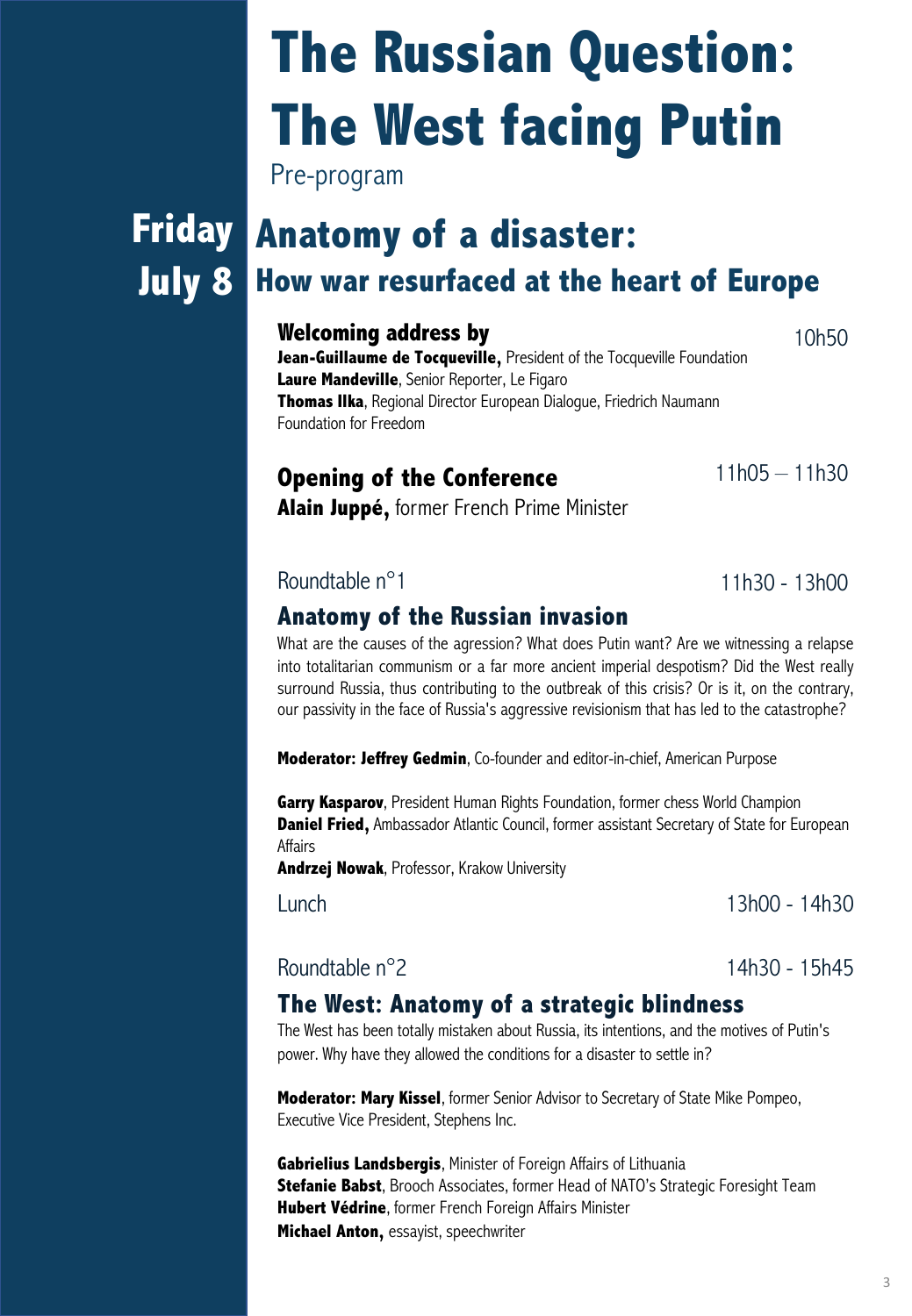#### **Ukraine: Awakening of a Nation, lessons from a resistance**

**Moderator: Laure Mandeville**, Senior reporter, Le Figaro

**Constantin Sigov,** Philosopher, Director of the European Center, Mohyla Academy, Ukraine **Roman Sigov,** Sociologist, fixer **Pascal Bruckner,** philosopher **Arielle de Rothschild,** Partner, Rothschild & Co, Chair, Care France (tbc)

Conversation 18h00 – 18h40

#### **Anatomy of a crisis: Views from China and Latin America**

**Yiwei Wang,** Jean Monnet Chair Professor, Renmin University of China **Nicolás de Pedro,** Head of Research and Senior Fellow, The Institute for Statecraft, London

# **Saturday What's next? Defend Ukraine, rebuild July 9 Europe, defeat Putin's ideology**

**Opening of the Conference Christoph Franz,** Chairman, Roche **Denise Bauer,** US Ambassador in France

Roundtable n°4

 $9h15 - 10h45$ 

8h45 – 9h15

#### **Western democracies' response to the war**

**Moderator: Dana White,** former spokeswoman of the Pentagon, World head of communication of Hyundai Group

**Andrew Michta,** Dean of the College of International and Security Studies, George C. Marshall Center, Garmish **Benjamin Haddad,** Europe Director, Atlantic Council **Marie-Agnes Strack-Zimmermann,** Member of the german Bundestag, Chair of the Defense Committee (tbc) **Mathieu Bock-Côté,** Cnews editorialist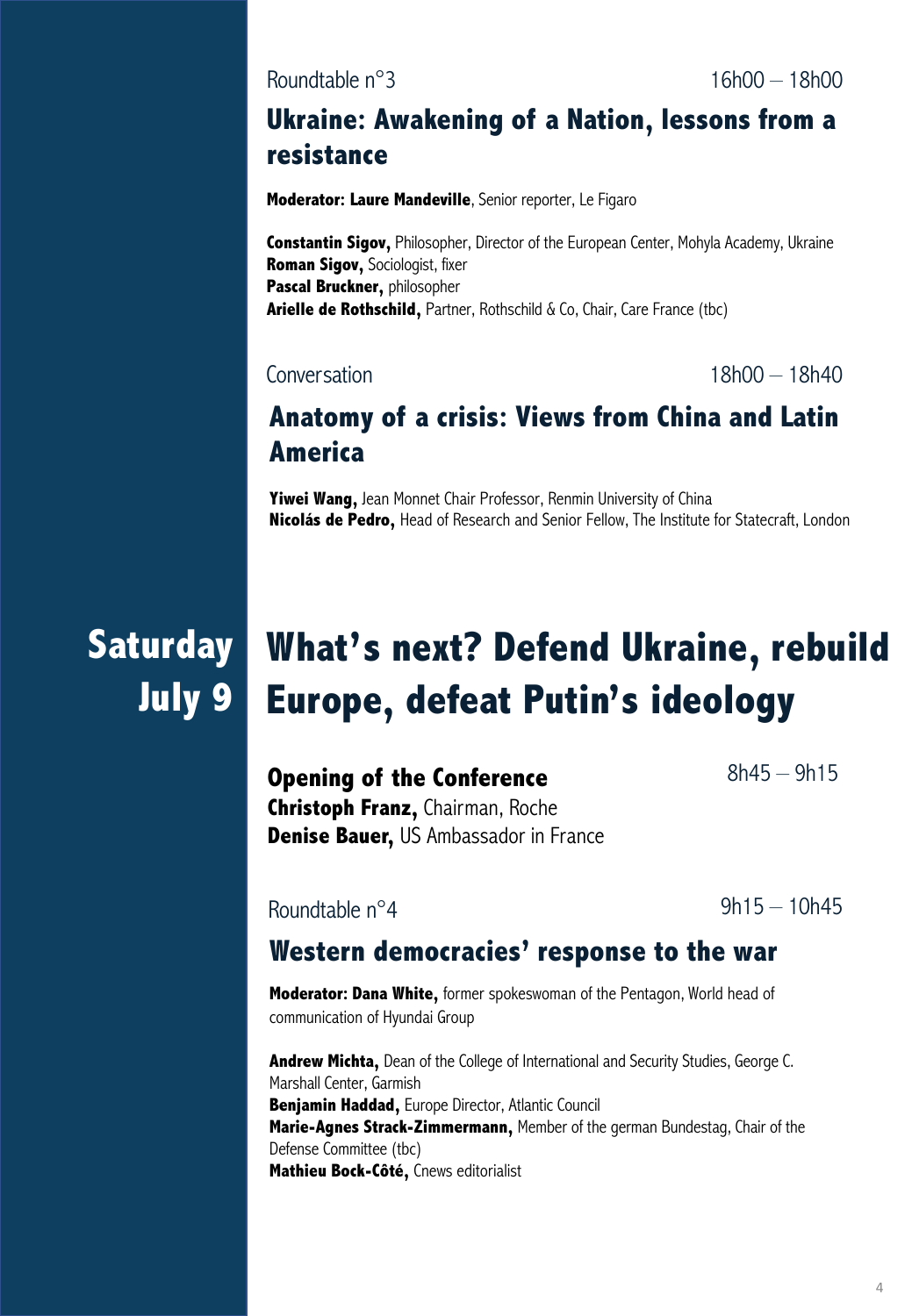#### **Conversation**

11h00 – 13h00

#### **The future of the Alliance, a conversation between**

**Mateusz Morawiecki,** Poland Prime Minister, **General James Mattis,** Former US Secretary of Defense and **Admiral Edouard Guillaud,** former Chief of the Defense Staff **Moderated by Ana Palacio,** Former Spanish Foreign Affairs Minister

Lunch 13h00 – 13h45

Roundtable  $n^{\circ}5$  13h45 – 15h15

#### **Neither peace nor war, propaganda vs. truth: a major issue for our democracies**

**Moderator: Katja Gentinetta,** political philosopher, journalist

**Elissa Slotkin,** former CIA analyst, Michigan Representative (tbc) **Peter Pomerantsev,** journalist, Johns Hopkins University **Antoine de Romanet,** bishop of the Diocese of the French Armed Forces. **Alex Romero,** CEO, Alto Data Analytics

Keynote 15h30 – 16h00

A Conversation between **Mikhaïl Khodorkovski,** Open Russia Fondation and **Laure Mandeville**, Senior reporter, Le Figaro

Roundtable  $n^{\circ}6$  16h00 – 17h30

#### **Russia – Europe: how do we get out of the 100 years' war?**

**Moderator: Pavel Fischer,** Czech senator, Chair of the Foreign Affairs, Security and Defense Committee, Czech Senate

**Keynote : Bernard Cazeneuve,** Former French Prime Minister **François Xavier Bellamy,** MEP, PPE **Olesya Khromeychuk,** writer, historian, Director, Ukraine Institute London

#### **Conclusion of the Conversations**

 $17h30 - 18h$ 

**Vincent Trémolet de Villers,** Deputy editor-inchief, Le Figaro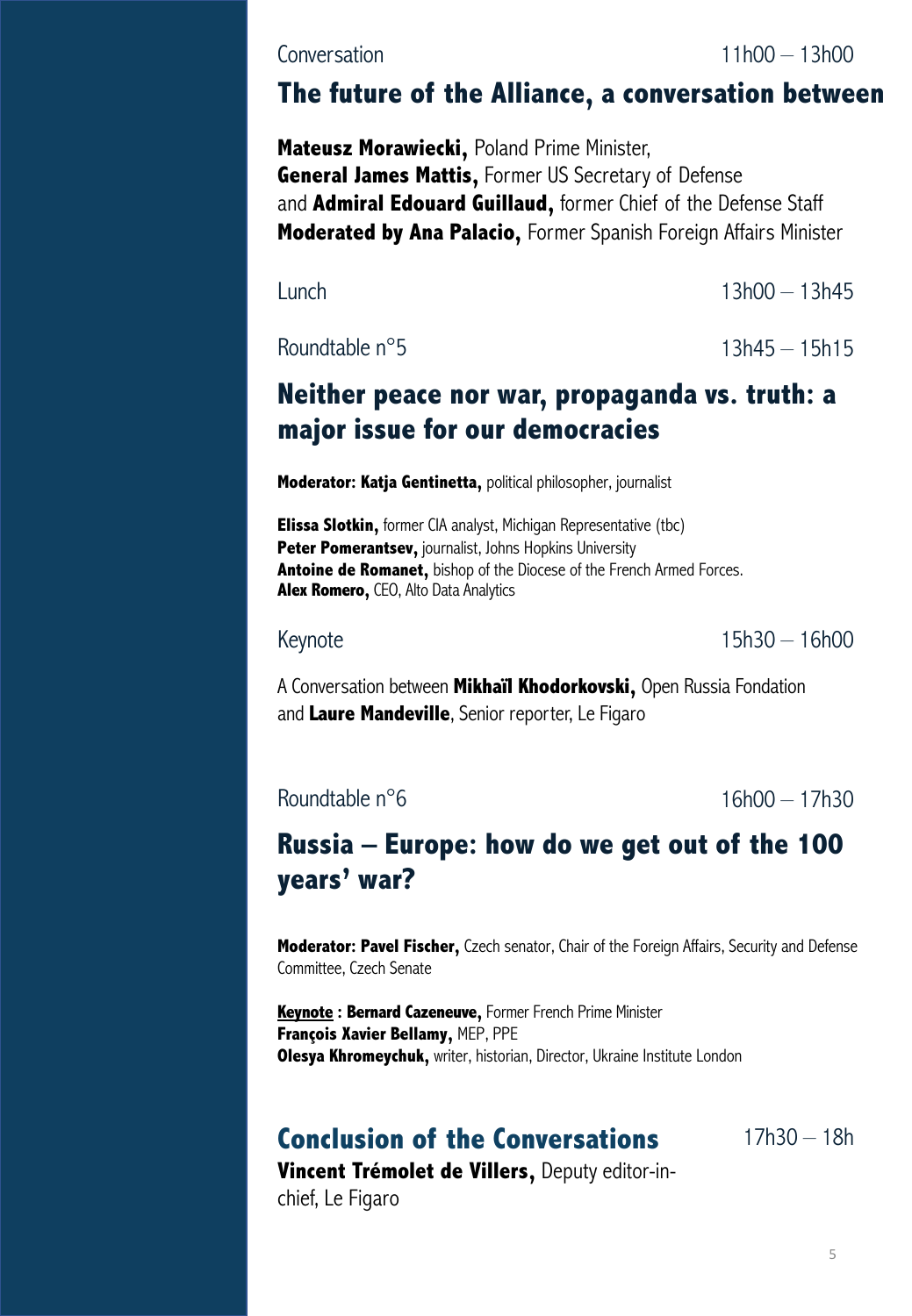

The Tocqueville Conversations were born out of the convergence of four key elements: **an acute political understanding of the depth of the crisis Western democracies are facing**, both in the US and in Europe; a urgent civic need to move beyond the dogmatic comfort governing elites have entertained, to **address our problems and look for solutions**; the **renewed awareness of the immediate relevance of Alexis de Tocqueville**, the great liberal thinker of the Democratic age, who analyzed masterfully both the conditions, realities and risks inherent to Democratic systems, on both sides of the Atlantic; and lastly, the **foresight of the Tocqueville Family, who saw in advance the symbolic significance of holding our Conversations at The Tocqueville Château**, where the great thinker wrote his Magnus Opus, Democracy in America.

In the fall of 2017, informed by her work on the « Trumpian popular revolt » during the Trump campaign, and then by numerous trips throughout a Europe swept by similar rebellions, Laure Mandeville, Senior reporter with Le Figaro, France's oldest national daily, envisioned a grand-scale conference on the crisis of Democracy in the West. Understanding the **significance of the writings of Alexis de Tocqueville in our current crisis**, she reaches out to Jean Guillaume de Tocqueville, President of The Tocqueville Foundation, whose mission is to keep alive the work and spirit of his renowned ancestor and to promote civil society initiatives. Concurrently, Le Figaro, which has become a leading force in examining the causes of our democratic crisis, decides to bring its intellectual resources to the project. On the other side of the Atlantic, they join forces with Joshua Mitchell, professor of political theory at Georgetown University and a leading expert on Tocqueville; and with Vice President Damon Wilson, Ambassador Craig Stapleton and Former minister of Foreign Affairs of Spain Ana Palacio at the Atlantic Council. The region Normandy and the Departement of La Manche, where the Tocqueville Château is situated, also become key partners for the event. The Tocqueville Conversations are born.

#### **Our goals**

- Create an indispensable rendezvous at the Tocqueville Chateau, to **contribute to the protection and strengthening of our democracies**.
- Create an **international Tocquevillian network dedicated to reinvent the transatlantic relationship** with strong partners, strong democratic values and robust civic life.
- **Get out of the failing opposition between « good globalists » and « evil nationalists » (or vice versa)**, by outlining the contours of a new social and political consensus that protects the nation, reshapes Europe and defines areas of cooperation on a wider international scale.
- **Address the reality of problems that the popular rebellions reveal** (disruption of globalisation, rise of inequalities, challenge of immigration, tension between islamic fundamentalism and modernity, crisis of identity…), and face the challenges of a world in disorder.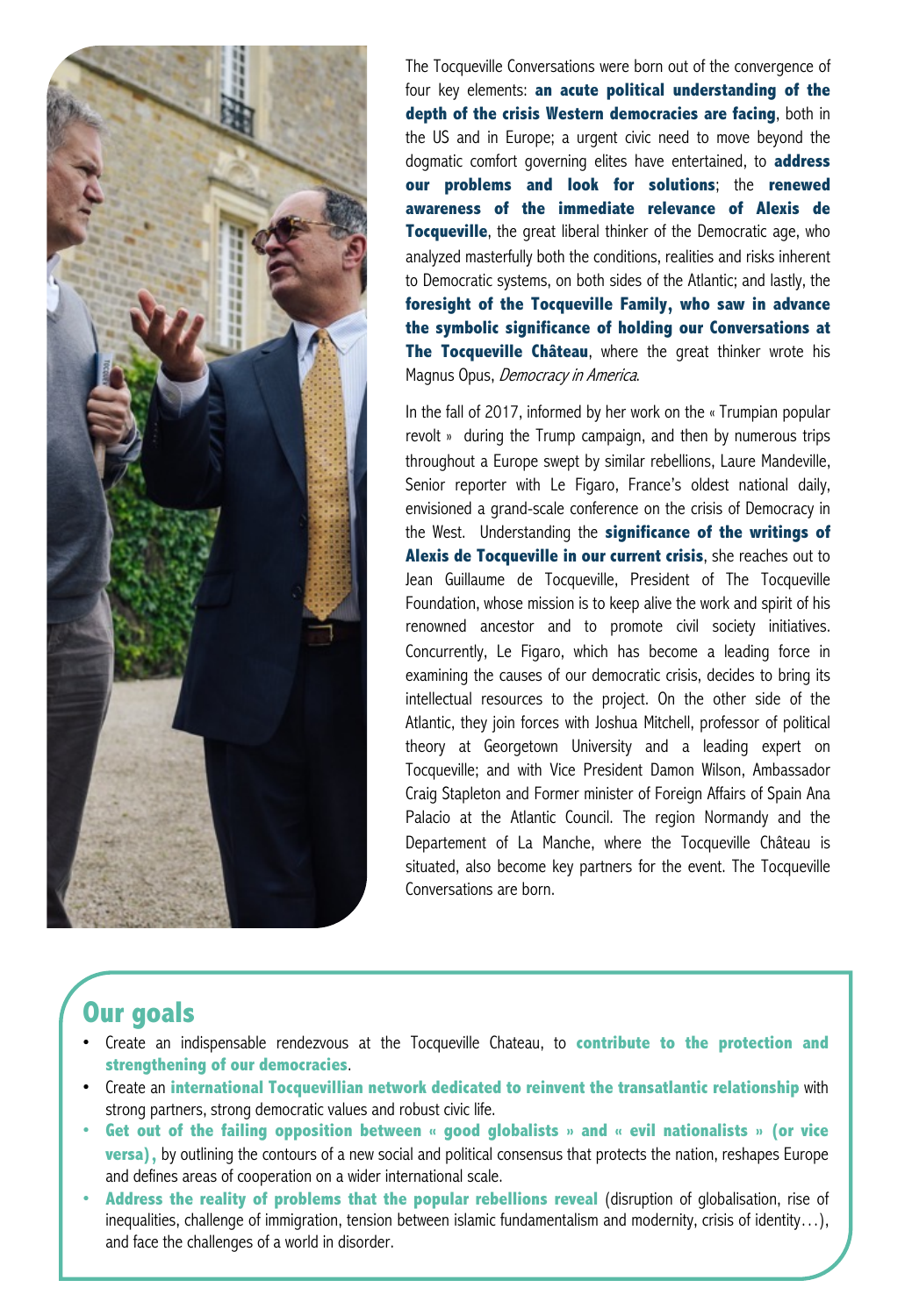## **Presentation of the Conversations co-organizers**



#### **Tocqueville Foundation**

The Tocqueville Foundation is an international operating and prize awarding foundation, registered in France under the auspices of the Fondation Entreprendre. Its mission and vision are deeply rooted in Alexis de Tocqueville's social and political thought, and particularly his belief in the fundamental contribution of civil society to democratic and economic development.

The programs of the Tocqueville Foundation include the Tocqueville Conversations, the Tocqueville Challenge which builds bridges between the corporate, nonprofit and academic worlds, and the Prince's Roundtable on Philanthropy and Prince's prize, coorganized with the Prince Albert II foundation, which gather yearly major philanthropists in Monaco.

### **LE FIGARO**

#### **Le Figaro**

Le Figaro is a French daily morning newspaper founded un 1826 and published in Paris. It is the oldest national daily in France and is the second-largest national newspaper, with an online circulation of more than 10 million unique visitors, a fast growing TV channel and many additional publications. With a center-right editorial line, the newspaper is owned by Le Figaro Group wich is part of the Dassault group since 2004.

### **卷 Atlantic Council**

#### **The Atlantic Council**

The Atlantic Council is an American think tank specializing in international affairs. Founded in 1961, it considers the defense and deepening of the transatlantic relationship as a key mission, and has also developed expertise on most regions of the world. It also provides advice to policymakers and a forum of debate on foreign policy and national security for world leaders, intellectuals and the business community. It manages ten regional centers and functional programs related to international security and global economic prosperity. It is headquartered in Washington, D.C.



#### **Friedrich Naumann Foundation for Freedom**

Based on the principles of liberalism, the Friedrich Naumann Foundation for Freedom offers political education in Germany and abroad. With their events and publications, they help people to become actively involved in political affairs. They support talented young students with scholarships. Since 2007, the addition "for freedom" has become an established part of the foundation's name. After all, freedom isn't exactly in trend these days. This makes it all the more important to campaign for freedom and to take on the responsibility that goes hand in hand with it. They have been doing this since their foundation on May 19th, 1958. The headquarter is based in Potsdam, and they maintain offices throughout Germany and in over 60 countries around the world.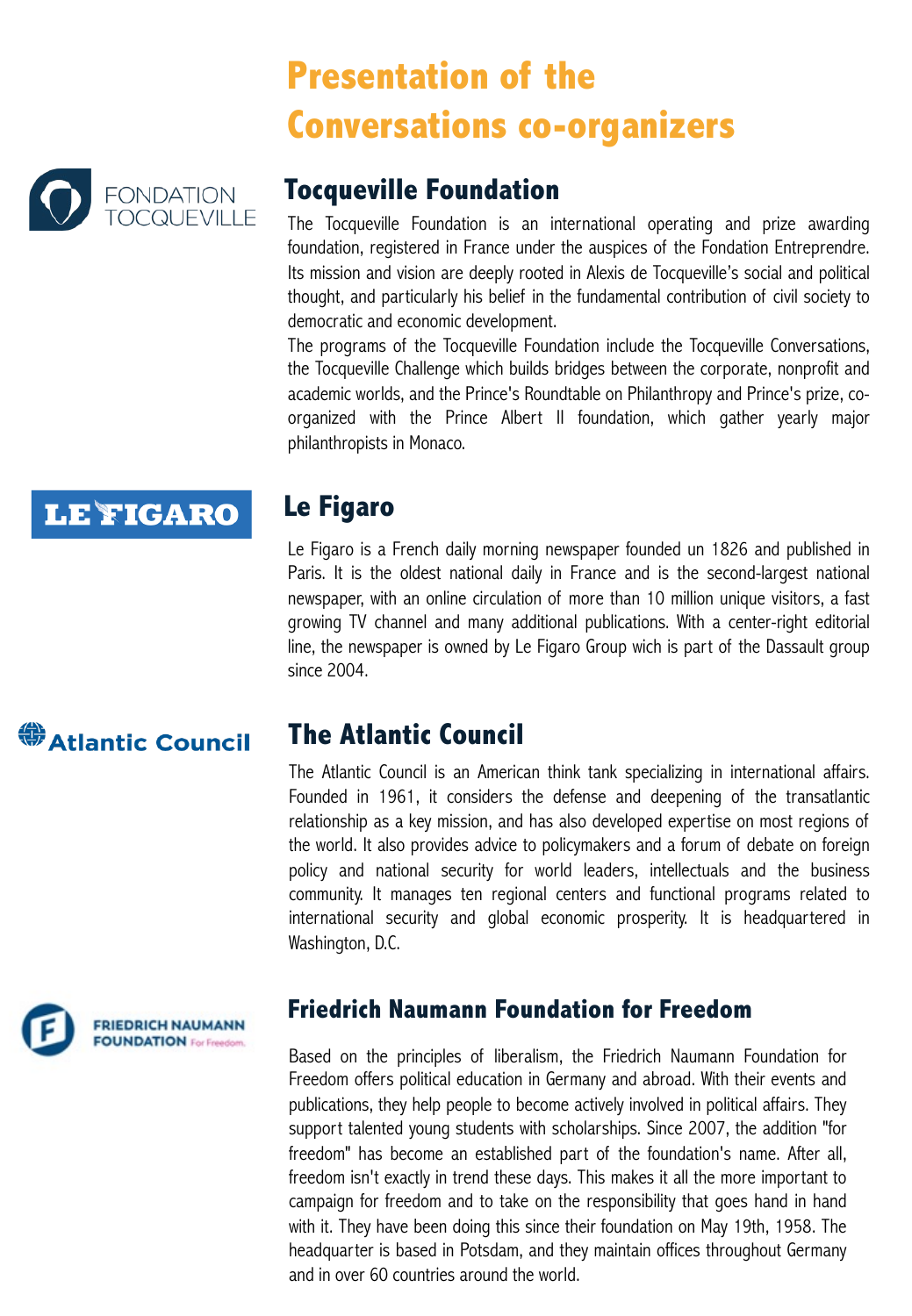

#### **Partners**

Le Figaro Atlantic Council Friedrich Naumann Foundation for Freedom Le Conseil Départemental de la Manche La Communauté d'Agglomération du Cotentin La French American Foundation The Fund for American Studies Intercollegiate Studies Institute Zenger News Diana Spencer Davis Foundation Claremont Institute

### **Members of the Steering Committee**

Co-chairs : Ana PALACIO, former Minister of Foreign Affairs of Spain and Laure MANDEVILLE, Senior Reporter with Le Figaro

BEUCLER Pascal, International Consultant GEDMIN Jeffrey, Editor in Chief of The American Interest HADDAD Benjamin, Director, Future Europe Initiative, Atlantic Council

LAUGEE Jean-Christophe, Partner Hystra MELONIO Françoise, Senior Tocqueville Scholar MITCHELL Joshua, Professor of political theory at Georgetown University, Tocqueville Scholar SÜß Jeanette, European Affairs Manager/responsible for France, Friedrich Naumann Foundation for Freedom TOCQUEVILLE (de) Stéphanie, Tocqueville Foundation TOCQUEVILLE (de) Jean-Guillaume, Chairman of the Tocqueville Foundation VEIT François, PRK Partners WHITE Dana, Former spokeswoman for the US Secretary of Defense